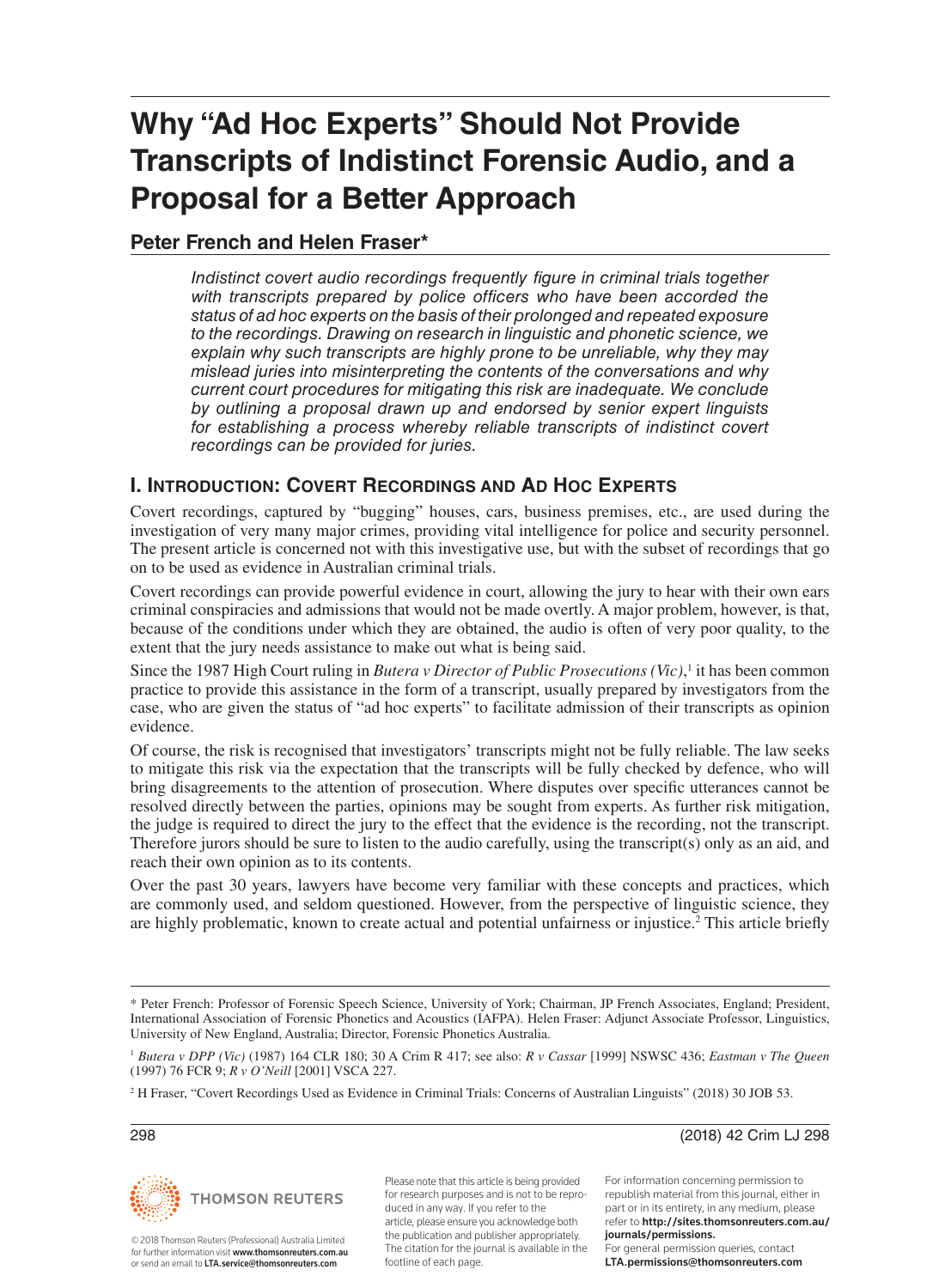explains the nature and cause of the problems, and indicates the direction towards a solution that is being recommended by Australian linguists.3

# **II. WHY TRANSCRIPTS BY AD HOC EXPERTS ARE USED**

Investigators can often make out more than others can in poor quality covert recordings related to their cases. Indeed, with repeated listening, they may be able to transcribe a good deal of the recording. Furthermore, listening with the aid of their transcripts can help others to hear material that previously seemed unintelligible to them.

Observations like these have made it seem reasonable for the law to allow juries to benefit from the assistance of police transcripts, with precautions such as those mentioned above. Indeed, this concept was supported by some phonetics experts testifying in Australian courts during the 1990s. The first author was one of these, but two factors have changed his position. First, a much greater awareness has developed over the past 20 years<sup>4</sup> of the ways in which background knowledge of and/or involvement in an investigation can give rise to expectations of what *might* be said in a covertly recorded conversation. Where the audio is unclear, these expectations may influence a police transcriber's perception of what, in fact, was said and lead to errors in transcripts, some of which are unlikely to be picked up by listeners (see Part IV). Second, he has repeatedly had direct experience of cases in which this has actually happened, that is, where police transcripts containing highly incriminating but demonstrably incorrect content have been proffered to the courts.

The use of police transcripts of indistinct audio is now opposed by most informed experts in forensic phonetics and linguistics, locally and internationally. Why has this view not extended to lawyers and judges? There are two main reasons for this. First, detective transcribers' ability has been explained in terms of their having a form of specialised knowledge, in the sense of *Evidence Act 1995* (NSW) s 79, derived from listening to the recording "many times". Second, listeners' experience of being assisted by a police transcript has been taken as an indication that the transcript is generally accurate. Both of these explanations are incorrect from a scientific perspective.<sup>5</sup> The next section attempts a very brief overview of some relevant findings of linguistic science regarding the nature of speech and speech perception.

## **III. THE REAL REASON POLICE CAN MAKE OUT MORE THAN OTHERS IN COVERT RECORDINGS**

Listening to speech in everyday circumstances gives the strong impression that it is a sequence of discrete words, each made up of a sequence of sounds (or "phonemes") articulated with varying degrees of clarity. On this view, perception of speech involves recognising the sounds, putting them together into words, and then interpreting the meaning of the words in context. However, longstanding research in linguistics (the science of language), and phonetics (the branch of linguistics dealing with speech) has shown that this common view is incorrect.

In fact, speech is a continuous stream of sound.<sup>6</sup> The discrete words and sounds are abstractions created by unconscious cognitive processes. Most importantly, the information provided by the continuous stream of sound is very often, in itself, insufficient to enable listeners to perceive the words and sounds intended by the speaker (in technical terms: the signal under-determines the percept).

<sup>&</sup>lt;sup>3</sup> The term "linguist" refers to a specialist in linguistics, the science of language, one of whose major branches is phonetics, the science of speech.

<sup>&</sup>lt;sup>4</sup> H Fraser, "Issues in Transcription: Factors Affecting the Reliability of Transcripts as Evidence in Legal Cases" (2003) 10 IJSLL 203; CS Fishman, "Recordings, Transcripts, and Translations as Evidence" (2006) 81 *Washington Law Review* 473; H Fraser and B Stevenson, "The Power and Persistence of Contextual Priming: More Risks in Using Police Transcripts to Aid Jurors' Perception of Poor Quality Covert Recordings" (2014) 18 IJEP 205.

<sup>&</sup>lt;sup>5</sup> H Fraser, "Assisting' Listeners to Hear Words that Aren't There: Dangers in Using Police Transcripts of Indistinct Covert Recordings" (2018) 50 AJFS 129.

<sup>&</sup>lt;sup>6</sup> P Ladefoged and SF Disner, *Vowels and Consonants: An Introduction to the Sounds of Language* (Wiley-Blackwell, 3<sup>rd</sup> ed, 2012).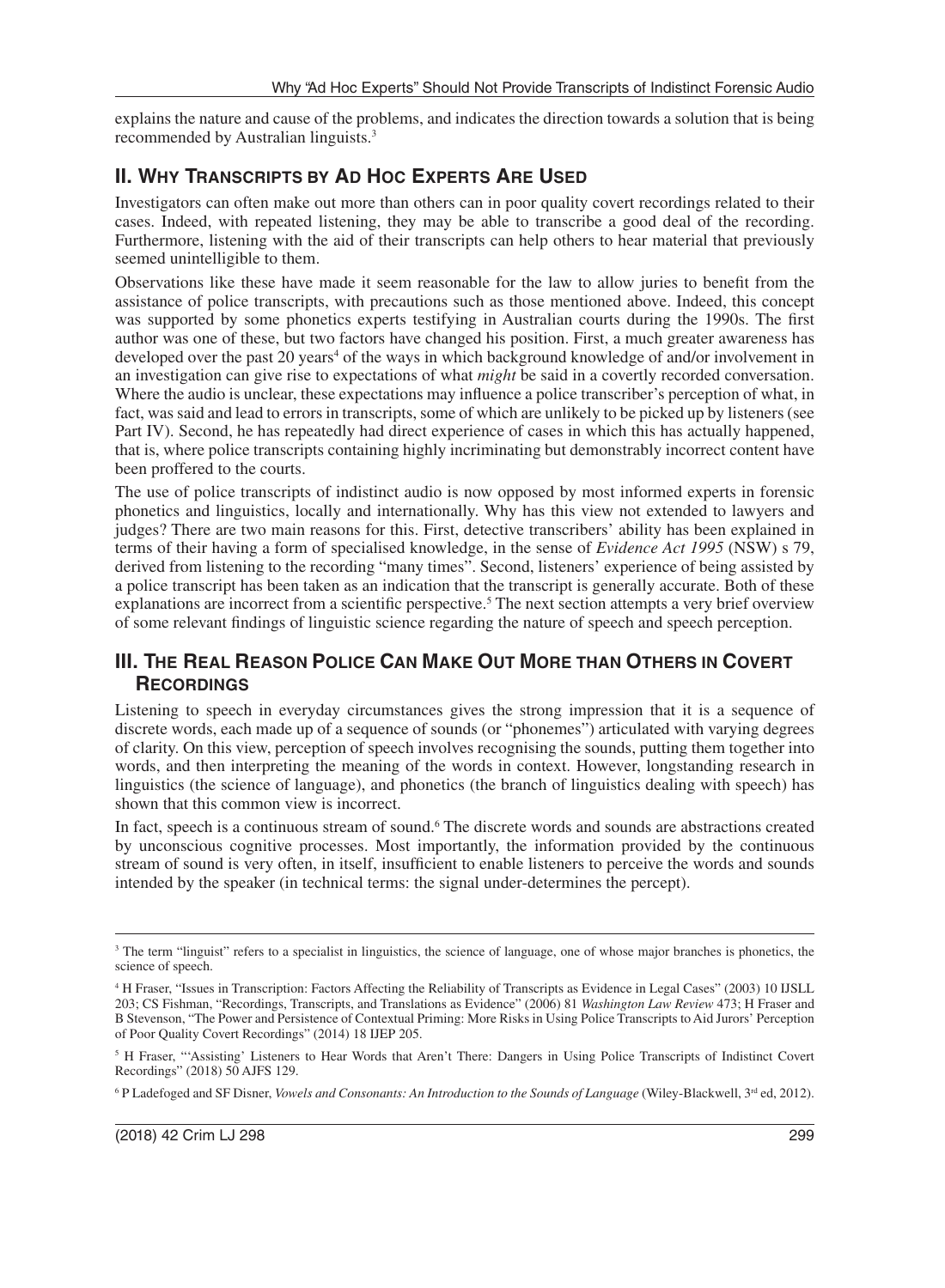This means that listeners depend greatly on additional information supplied by their knowledge of the context in which the speech occurs.<sup>7</sup> This is a major reason that computer speech recognition took so long to develop to a level of practical functionality. Recent advances rest on new methods capable of incorporating contextual information into the computer processing, though even now capabilities are very limited in comparison to human speech perception.

Without contextual information, unmonitored conversational speech can be difficult to follow even in a good quality recording. On the other hand, with appropriate contextual information, a poor quality recording can seem relatively clear. A mere hint as to the content of the recording can create expectations that powerfully "prime" listeners' perception. However, explicit suggestion as to specific words that are likely to be heard (as in a transcript) has a far stronger priming effect.

This means that "indistinct" audio may be best defined, not in terms of its being "hard to hear" (since appropriately primed listeners may hear it perfectly easily and confidently), but rather in terms of its content being perceived differently by listeners primed with different expectations.<sup>8</sup>

The interesting thing is that listeners are typically unaware of the role played by their contextual expectations, ascribing their perception wholly to the sounds they (erroneously) feel are objectively "there to be heard". This unawareness makes it surprisingly easy, even with good quality audio but especially with poor quality audio, to manipulate listeners' perception simply by priming them with different expectations as to what they are likely to hear.

This susceptibility of perception to manipulation is sometimes thought of as a kind of bias. However, the term "priming" is preferable as it gives a less negative, and more realistic, impression of a process that helpfully gets the listener ready to hear what is coming next. In the vast majority of cases, listeners' contextual expectations are reasonable, and priming helps them hear speech efficiently and accurately.

The problem is that, while priming with reliable contextual expectations can be extremely helpful, priming with unreliable contextual expectations can be powerfully misleading. Worse, there is nothing in listeners' experience to alert them as to which condition applies in any given case. In particular, listeners' personal confidence in their perception is known to be a very poor indicator of reliability. Many decades of research have demonstrated that listeners' confidence correlates poorly with their accuracy. In other words, listeners can be highly confident but completely wrong. The only way to be sure of the reliability of their perception is by reference to the "ground truth" as to what was actually said – which of course is the very thing that is lacking in a forensic situation.

For these reasons and more, reliable transcription of poor quality audio is a highly specialised task requiring independence, professional expertise, and, above all, careful management of priming – not by withholding all contextual information, but by ensuring transcribers start with minimal priming, and revealing relevant, reliable information according to a process that is nowadays described under the heading of "sequential unmasking".<sup>9</sup> It involves, after the initial unprimed examinations have been completed, iterative disclosure of relevant reliable external and background facts through a series of controlled and carefully documented stages over which the transcript is revised and finalised.

#### **IV. WHY USE OF TRANSCRIPTS BY AD HOC EXPERTS IS PROBLEMATIC**

#### **A. Police Transcripts Are Likely to Be Unreliable**

With the brief background provided in Part III, it is easy to see that the reason investigators can make out more than others can in recordings related to their cases is not because they have listened "many times", but because they are primed by contextual expectations deriving from their familiarity with the case and

<sup>7</sup> D Byrd and TH Mintz, *Discovering Speech, Words and Mind* (Wiley-Blackwell, 2010).

<sup>&</sup>lt;sup>8</sup> H Fraser, "Transcription of Indistinct Covert Recordings Used as Evidence in Criminal Trials" in H Selby and I Freckelton (eds), *Expert Evidence* (Thomson Reuters, 2015).

<sup>9</sup> I Dror et al, "Context Management Toolbox: A Linear Sequential Unmasking (LSU) Approach for Minimizing Cognitive Bias in Forensic Decision Making" (2015) 60 *Journal of Forensic Sciences* 1111.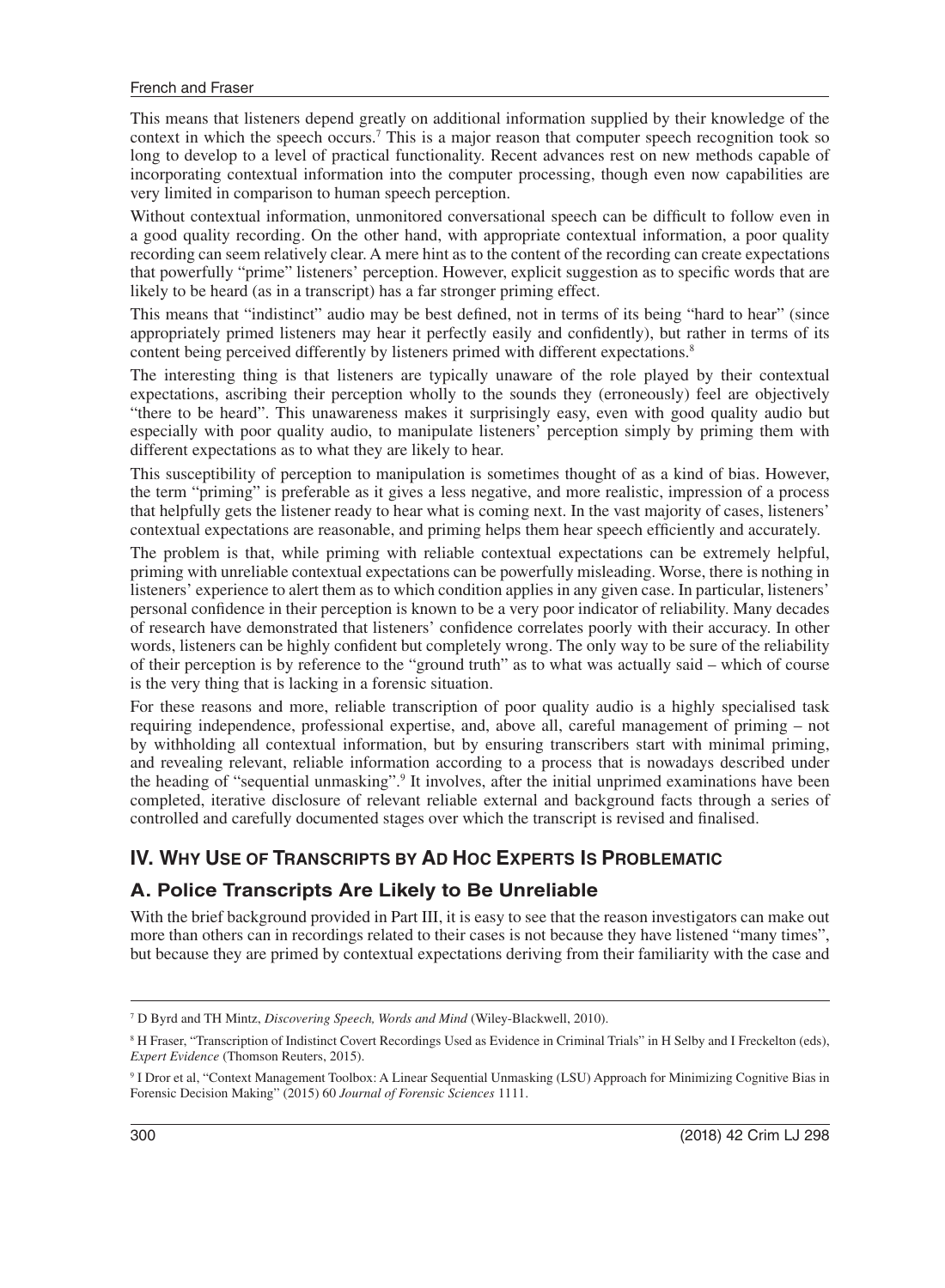its circumstances. Indeed it is important to acknowledge that, to the extent these contextual expectations are reliable, they can potentially help police to make out specific utterances reliably. For this reason, police should have a role in creating transcripts of indistinct forensic audio. However, they should not have responsibility for the transcription process.

The reason is that police expectations about the content of indistinct covert recordings are far from neutral. This is by no means to suggest that investigators are inappropriately biased. It is merely to recognise that the familiarity with the case that generates the expectations that prime detectives' perception may include aspects that would not be independently admissible as evidence in court. Since a transcript of indistinct audio is inevitably influenced by the contextual knowledge and assumptions of the transcriber, these aspects can indirectly influence the jury in uncontrollable ways.

#### **B. Listeners Are Unlikely to Notice and Correct All Relevant Errors**

The practices intended by the law to mitigate the jury risk of an unreliable police transcript (Part I) are ineffective. The reason is that listeners are strongly but unwittingly primed by the transcript itself. Longstanding research shows that a transcript exerts a strong influence on perception of poor quality recordings, even when that transcript is demonstrably inaccurate, misleading or downright implausible. Most troubling of all are demonstrations that even listeners who reject all or part of a transcript may still be perceptually influenced by it.

This means that checking of police transcripts by the defence, or even by the judge, is unlikely to result in full recognition of the errors it contains. Finally, judicial instructions to the jury to listen carefully using the transcript only as an aid are unrealistic. With a misleading transcript, jurors may earnestly follow the instructions and yet be unwittingly led to a confident but inaccurate interpretation of the content of the audio, which may in turn have a powerful influence on their interpretation of other evidence presented in the trial. $10$ 

#### **V. THE EXTENT OF THE PROBLEM**

There are many known cases of police mis-transcribing utterances in poor quality forensic audio. A few colourful examples have become famous in forensic linguistics. For instance, a police transcript "he died after wank off" was shown by expert analysis to be "he died after one cough";<sup>11</sup> "shot a man to kill" was shown to be "showed the man the ticket".<sup>12</sup>

The reason errors like these are known is that they have been picked up as "disputed utterances" before being admitted as evidence, and the dispute has been resolved by experts in the branch of forensic phonetics known as "disputed utterance resolution".13 These examples might therefore be interpreted as demonstrating that the current risk-mitigation process (Part I) works in the way intended: starting with the "ad hoc" expert's version, but subjecting it to analysis by a genuine expert if a dispute arises that cannot be resolved between the parties.

However, this view is belied by the fact that there are also known cases of erroneous transcripts passing through multiple levels of checking without dispute. While some of these are caught by the legal process before going to the jury,14 there are also known cases of thoroughly misleading transcripts being provided

<sup>10</sup> JB Gould et al, *Predicting Erroneous Convictions: A Social Science Approach to Miscarriages of Justice* (National Institute of Justice, Washington DC, 2012).

<sup>&</sup>lt;sup>11</sup> P French and P Harrison, "Investigative and Evidential Applications of Forensic Speech Science" in A Heaton-Armstrong (ed), *Witness Testimony: Psychological, Investigative and Evidential Perspectives* (2006).

<sup>&</sup>lt;sup>12</sup> M Coulthard, A Johnson and D Wright, *An Introduction to Forensic Linguistics: Language in Evidence* (Routledge, London/ New York, 2<sup>nd</sup> ed, 2017).

<sup>&</sup>lt;sup>13</sup> P French, "Analytic Procedures for the Determination of Disputed Utterances" in H Kniffke (ed), *Texte zu Theorie und Praxis forensischer Linguistik* (Niemeyer, Tübingen, 1990).

<sup>14</sup> *R v Dunn* (2012) 15 DCLR(NSW) 144; [2012] NSWDC 192; *R v Vandergulik (No1)* [2008] VSC 407; *R v Hall* [2001] NSWSC 827; *R v Nguon* (2014) 22 DCLR(NSW) 302; [2014] NSWDC 385.